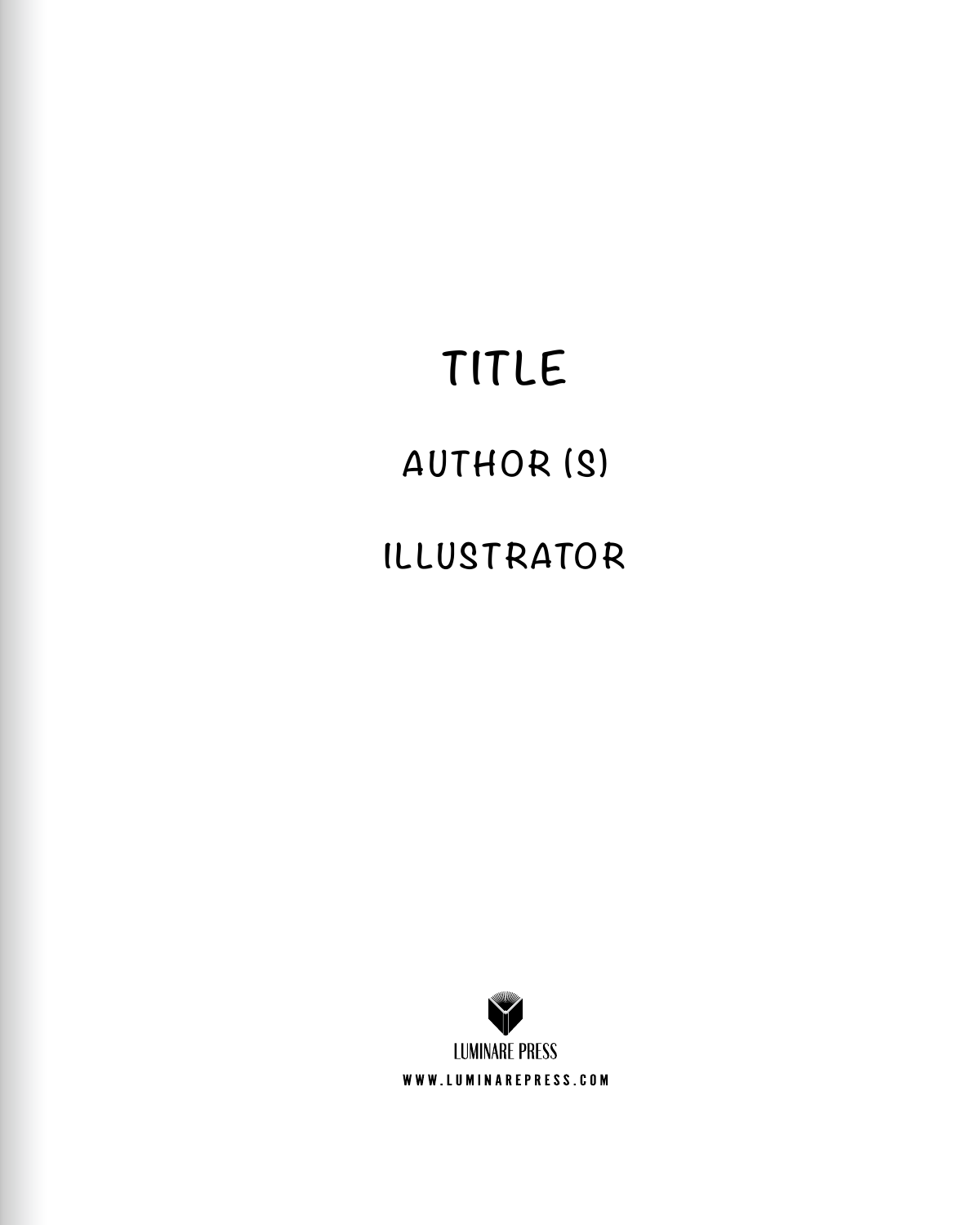## dedication

[title] © [year] [author]

All rights reserved. This book or any portion thereof may not be reproduced or used in any manner whatsoever without the express written permission of the publisher, except for the use of brief quotations in a book review.

Printed in the United States of America

Cover Design:

Publisher name and address

ISBN:

This material provided by Luminare Press to serve as a visual guide and planning tool for children's picture books. It should not be considered appropriate as a template for printing an actual book. For more information about children's picture book design, visit www.luminarepress.com.

## Copyright Page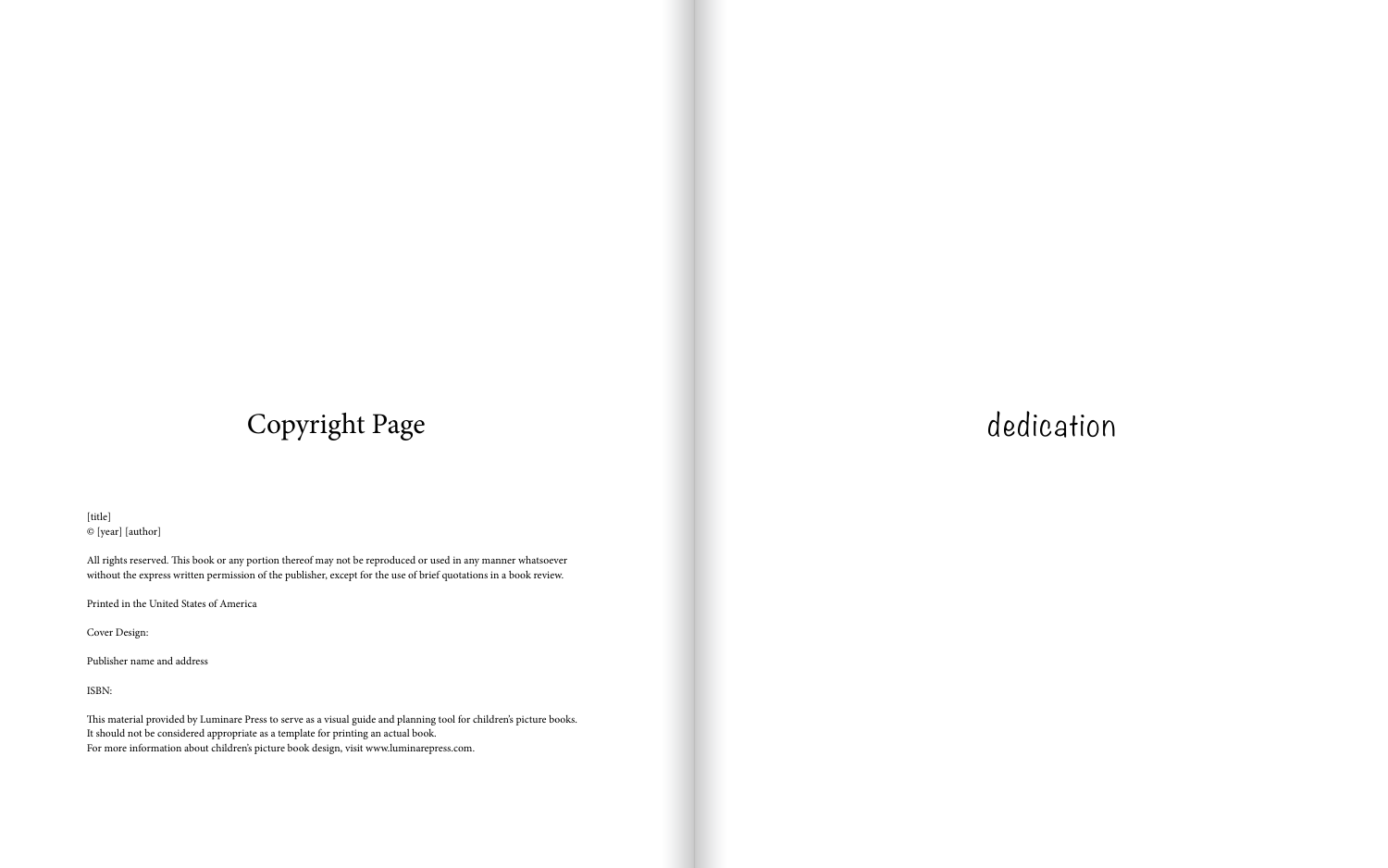1

Text and/or Images

Story usually starts on this page with

Can be blank, or have an image.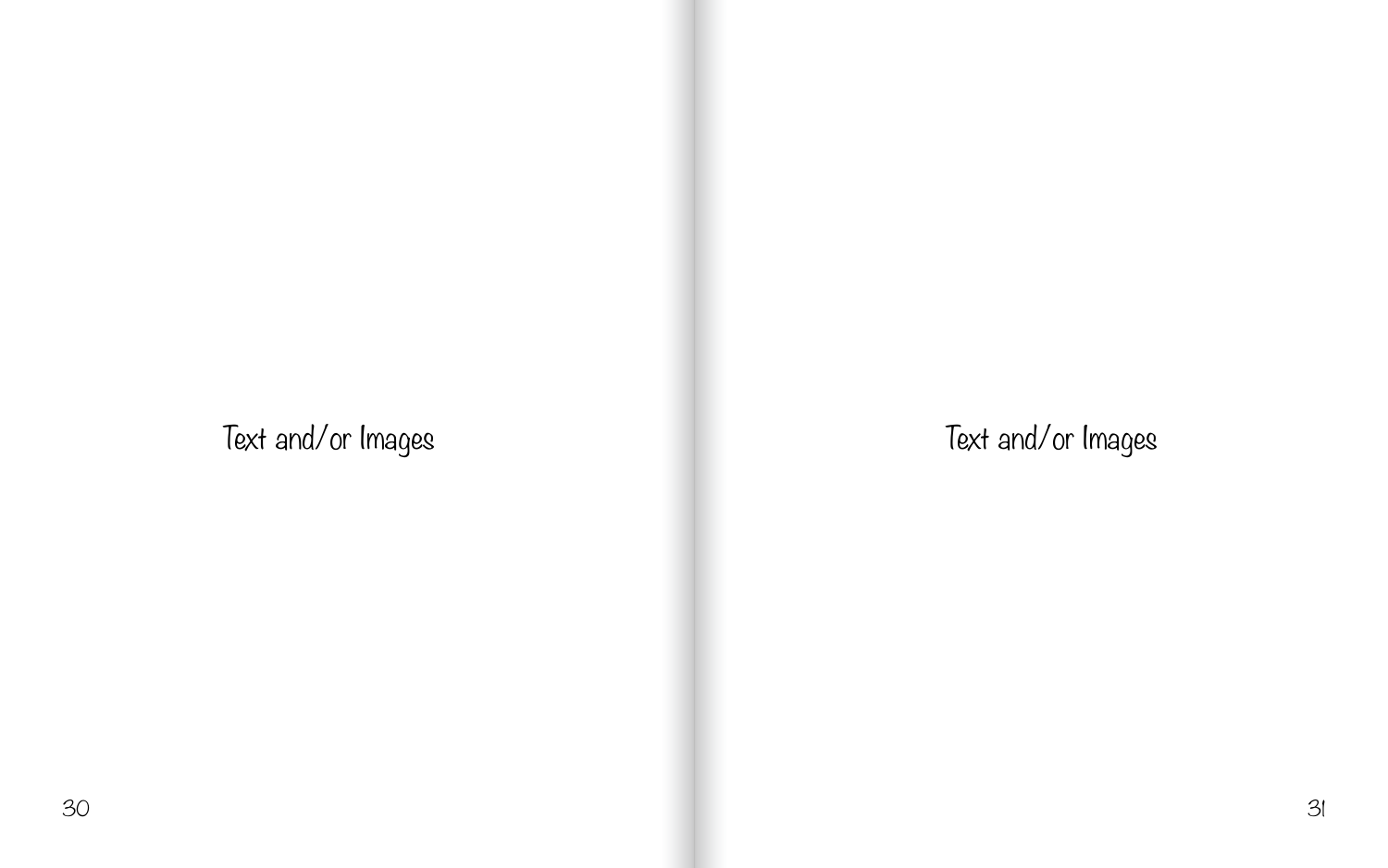